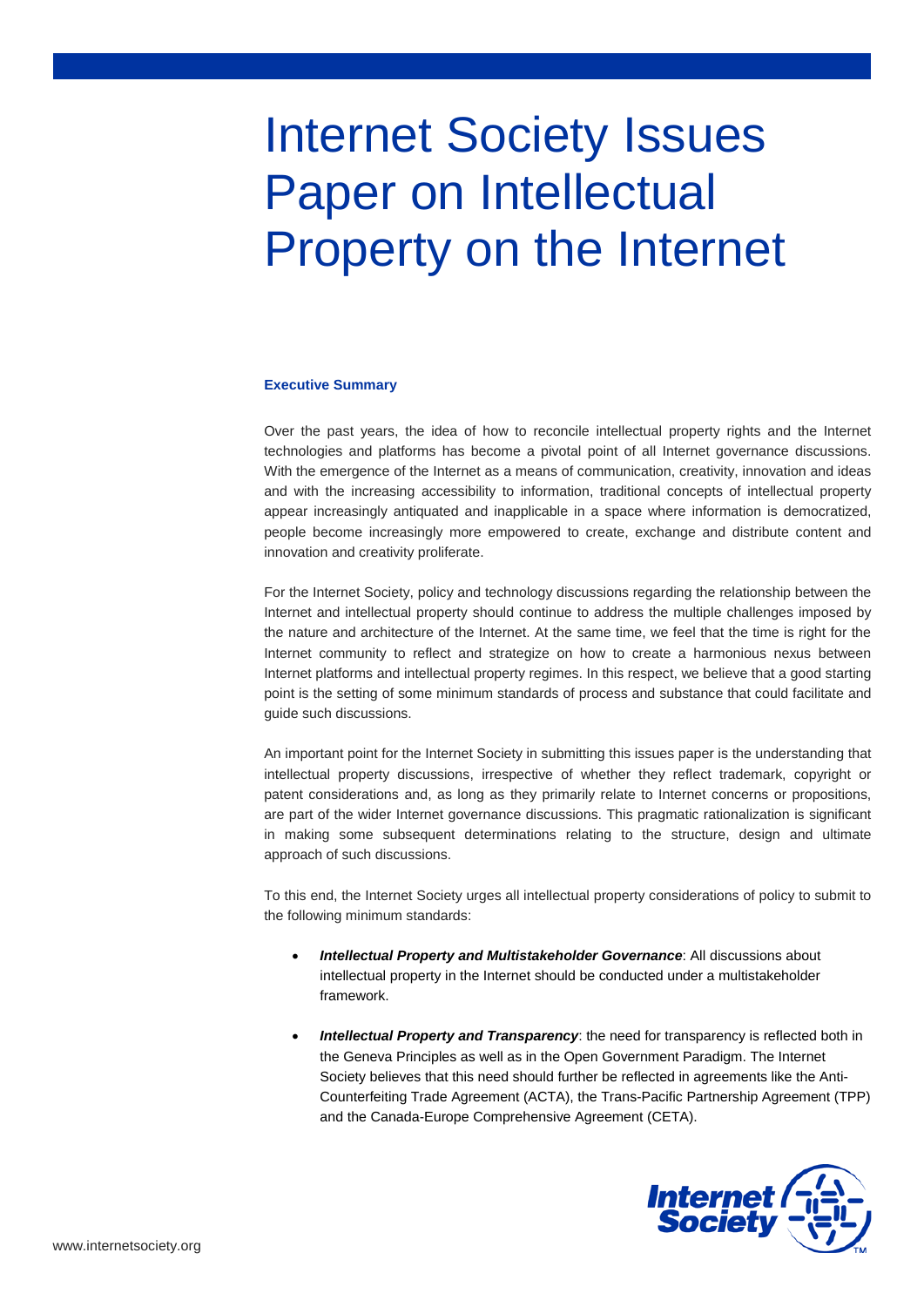- *Intellectual Property and the Rule of Law*: Intellectual property should be based on principles such as due process, equality of rights, fairness, transparency, the right to be heard and legal certainty.
- *Intellectual Property and Internet Architecture*: The Internet Society has long recognized that the infringement of intellectual property rights is a critical issue that needs to be addressed, but, at the same time, it must be addressed in ways that do not undermine the global architecture of the Internet or curtail internationally recognized rights.
- *Innovation without permission*: All intellectual property laws and policies should bear in mind the Modern Paradigm for Standards Development, shaped by adherence to the following principles: cooperation; adherence to principles including due process, consensus, transparency, balance and openness; collective empowerment; availability; and, voluntary adoption.

Based on these observations and taking stock of the way the debate has been unfolding over the past few years, the Internet Society would like to take the opportunity and make some propositions, which we believe should transpire all policies on intellectual property. At its most basic and fundamental level, the Internet Society believes that all issues pertaining to the way intellectual property rights are expressed in the Internet space can only be addressed efficiently and systematically through an inclusive and open framework. This makes multistakeholder governance a top priority for us, because we believe that it is currently the only sustainable governance model for (public policy) issues relating to the Internet and its platforms.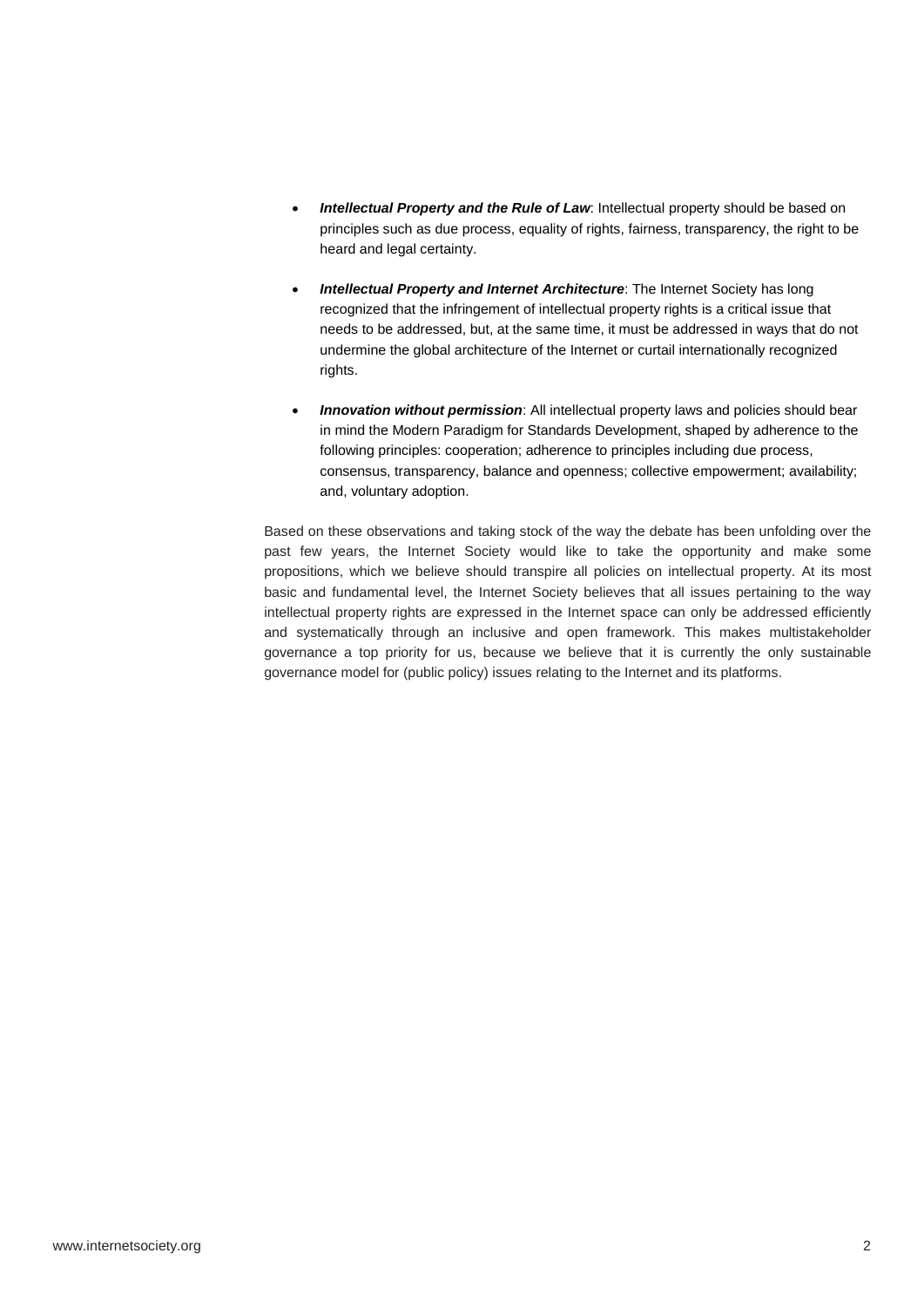## **Introduction**

Over the past years, the idea of how to reconcile intellectual property rights and the Internet technologies has become one of the cornerstones of the Internet governance discussions. With the emergence of the Internet as a means of communication, creativity and innovation and with the increasing accessibility to information, traditional concepts of intellectual property appear increasingly antiquated and inapplicable in a space where information is democratized, people are empowered to generate and exchange content and, innovation and creativity proliferate.

The central issue regarding the relevance of intellectual property – in particular copyright – in the age of information and open standards networks continues to challenge the relationship between intellectual property and the Internet. Questions are now focusing on whether intellectual property – under its current form – is able to support the innovative wave in the Internet, whether it is in the position to ease access to the network or whether it can encourage existing and new forms of creativity. In this regard, Neelie Kroes, Vice President of the European Commission of the Digital Agenda, speaking on the subject of copyright, stated that we need to take a close look into the existing copyright model and how it fits into the realm of the Internet:

*"We can't look copyright in isolation: you have to look at how it fits into the real*  world. So let's ask ourselves: how well is the current system achieving [its] *objectives, in the world we live in today? […] Are current copyright rules favorable to potentially life-saving scientific research or do they stand in its way? Do they make it easier or harder for people to upload and distribute their own, new creative content? And, is that the best way to boost creativity and innovation?"* [1](#page-13-0)

The Internet Society takes the view that discussions regarding the relationship between the Internet and intellectual property should continue to address the various ongoing challenges. We further believe that the time is opportune for the Internet community to reflect and strategize on how to create a nexus between Internet platforms and intellectual property regimes. In this respect, we feel that setting some minimum standards of process and substance could facilitate such discussions.

One key point the Internet Society would like to stress at the outset is the view that intellectual property discussions are unequivocally part of the wider Internet governance structure. Just like issues relating to cybercrime, security, spam or privacy constitute key features of national, regional and international attention, intellectual property occupies a pivotal space in various governance fora. In this regard, we believe that a significant portion of the intellectual property debate has reached a substantive impasse. Although discussions about piracy are important and actors should continue to seek ways to address it, it is equally important to focus on the pragmatic obligation to identify ways to bring intellectual property rights in line with the Internet, which will subsequently allow intellectual property rights to achieve their original purpose in promoting creative and innovative ideas, in enhancing the economic rights of old and new business establishments and in defending non-commercial expression and use. On the basis of this logic, enforcement is another issue that deserves attention. It is vital that intellectual property policies and laws are based on rationalizations, which do not place the State or courts in the awkward position of having to prioritize intellectual property rights over the Internet's technical operation or the users' ability to create and share content legally. In this regard, the Internet Society has suggested that effective enforcement of intellectual property rights online requires a multi-pronged approach and that, at the very minimum, enforcement measures should be technology neutral. $^2$  $^2$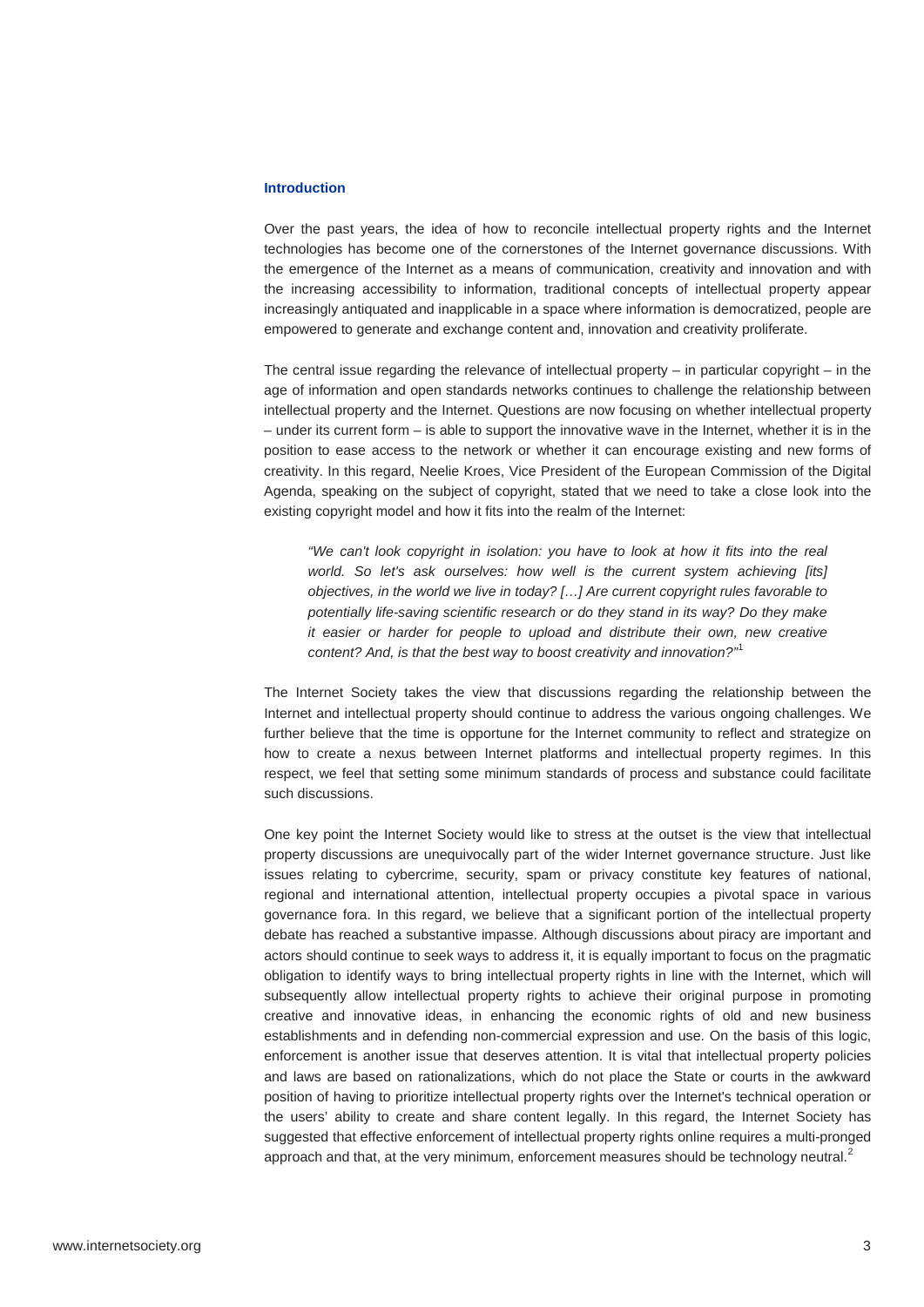Based on these observations as well as taking stock of the way the debate has been unfolding over the past few years, the Internet Society would like to take the opportunity and put forth some propositions, which we believe should transpire all initiatives on intellectual property. With this issues paper, the Internet Society (ISOC) expresses some of its views on issues relating to (Internet) intellectual property and digital content. At the most basic and fundamental level, the Internet Society believes that all issues pertaining to the way intellectual property rights are expressed in the Internet space can only be addressed efficiently and systematically through an inclusive framework. This makes multistakeholder governance a top priority for us, because we believe that it is currently the only sustainable governance model for (public policy) issues relating to the Internet and its platforms.

## **Intellectual Property and Multistakeholder Governance**

With the emergence of the Internet, intellectual property law and policy making have been challenged on many fronts, including the one concerning the procedures that traditionally have been employed by policy makers and legislators to create, draft and implement intellectual property regulation. Generally, the authority and responsibility to conclude laws and reach decisions at national, regional and international fora was reserved exclusively to governments and governmental representatives. This was rarely challenged and, overall, it was the norm in conducting negotiations, holding discussions and making legal determinations.

This approach was further consistent with the idea that intellectual property laws and policy, even the ones reflecting international cooperation, are premised on the notion of territoriality – on a structure of clear physical boundaries, where the role of the State as the creator and enforcer of intellectual property laws is clearly delineated. Although this approach continues to retain its legitimate status in various intergovernmental bodies (e.g. WIPO) for a number of intellectual property issues, for others it is challenged by the Internet and its design. Given that the Internet recognizes no geo-political boundaries, the issue concerning how to address intellectual property rights online automatically becomes a centerpiece of the Internet governance discourse. To this end, a question that emerges concerns the process that should reflect intellectual property discussions relating to the Internet.

Back in 2005, during the World Summit on the Information Society (WSIS) in Tunis, Heads of States and government committed to the Tunis Agenda, $3$  which included a section on Internet Governance. Paragraph 34 of the Tunis Agenda, described Internet governance as follows:

*"[Internet governance is] the development and application by governments, the private sector and civil society, in their respective roles, of shared principles, norms, rules, decision-making procedures, and programs that shape the evolution and use of the Internet".* 

By accepting this working definition, Heads of States and government have subscribed to the fact that all issues pertaining to the Internet, including those of public policy should evolve and include all stakeholders in a governance arrangement, based on cooperation, collaboration and partnership. Under the Tunis Agenda, Internet governance is to be conducted through a multistakeholder framework, where stakeholders participate in their respective roles offering different perspectives. In particular, article 68 of the Tunis Agenda states:

*"[…] We also recognize the need for development of public policy by governments in consultation with all stakeholders".*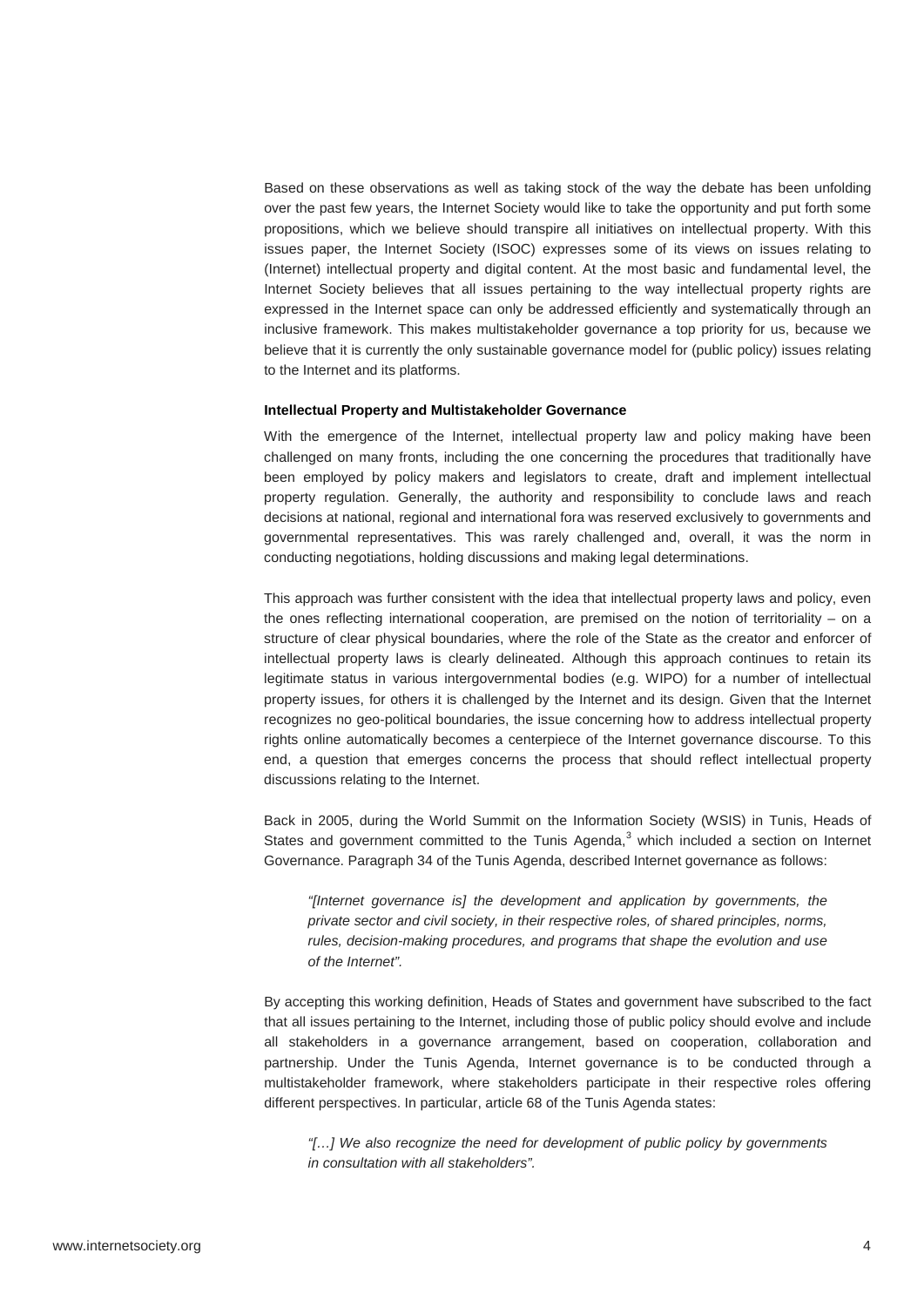The message stemming from the Tunis Agenda should not be taken lightly, but, at the same time, it should not be considered as an all-inclusive governance solution. However, at a conceptual and pragmatic level, the multistakeholder model resonates with the multifaceted characteristics of the Internet – the combination of technical standards, issues of public policy and commerce generated in cyberspace and which cannot be addressed without the partnership and dialogue between all interested actors. To this effect, the Internet Society feels that multistakeholder mechanisms can offer some notable advantages.

One such advantage relates to the ability of the multistakeholder model to bring people together and this can add great value to discussions as well as identifying ways of finding balanced and reasoned solutions. Another advantage is the volume of information shared, which is normally attached to multistakeholder processes: the more inclusive a process is, the wider the information that can be communicated to respective communities. And, in a (governance) space where information is vital in making informed decisions, allowing different voices to contribute, shape or, otherwise, engage in issues that affect many different views is an opportunity that should not be missed.

It is, therefore, reasonable to expect that some aspects of intellectual property will continue to be driven by national/regional concerns, reflecting national/regional aspects and addressed through national/regional fora. However, other, more specific aspects of intellectual property relating to the Internet will have to be adjusted to the reality and legitimacy of the multistakeholder model. It is, ultimately, part of the responsibility of all actors to identify and distinguish which intellectual property issues should be addressed through multistakeholder processes.

## **Transparency**

Transparency is another value that has become increasingly important in light of the Internet. Notwithstanding the Internet space, transparency represents a feature of rule-making that can enhance the quality and legitimacy of rule-making processes; on the one hand, it refers to the ability of the public to have access to information held by those with the power to make decisions and, on the other, to the obligation on those in power to make the information available to members of the public in a timely, easy and cost-effective way. Further, it helps *"ensure meaningful and informed public participation, and meaningful and informed public participation*  informs agency rule making".<sup>[4](#page-13-3)</sup> Moreover, the general notion is that transparency helps achieve democratic goals, by allowing and making room for robust review of the decision-making processes; and, finally, transparency contributes to the substantive goals of sound decisionmaking by providing more information to the public, whilst opening the opportunity for independent review and appeal by adversely affected actors.

All in all, transparency and information walk hand-in-hand. The same way that information is central to robust rule making, it is central to the Internet. Access to information allows for more informed decisions and the Internet is in the position to facilitate this sort of access in an organic and harmonious way. Similarly, applications and services offered via the Internet allow information retrieval and analysis in ways that were never before imagined. Through transparency, questions like "is this right or fair" (legitimacy), "are we doing this right" (truth/efficiency) and "what is our personal integrity and organizational identity" (authenticity) can proliferate and manifest themselves. To this end, transparent processes provide a framework for participation with a specific purpose and support decision-making. Moreover, the close nexus transparency shares with multistakeholder governance, facilitates participation without compromising the ability of stakeholders to maintain their independence and integrity; at the same time, it enhances and reinforces the value of accountability.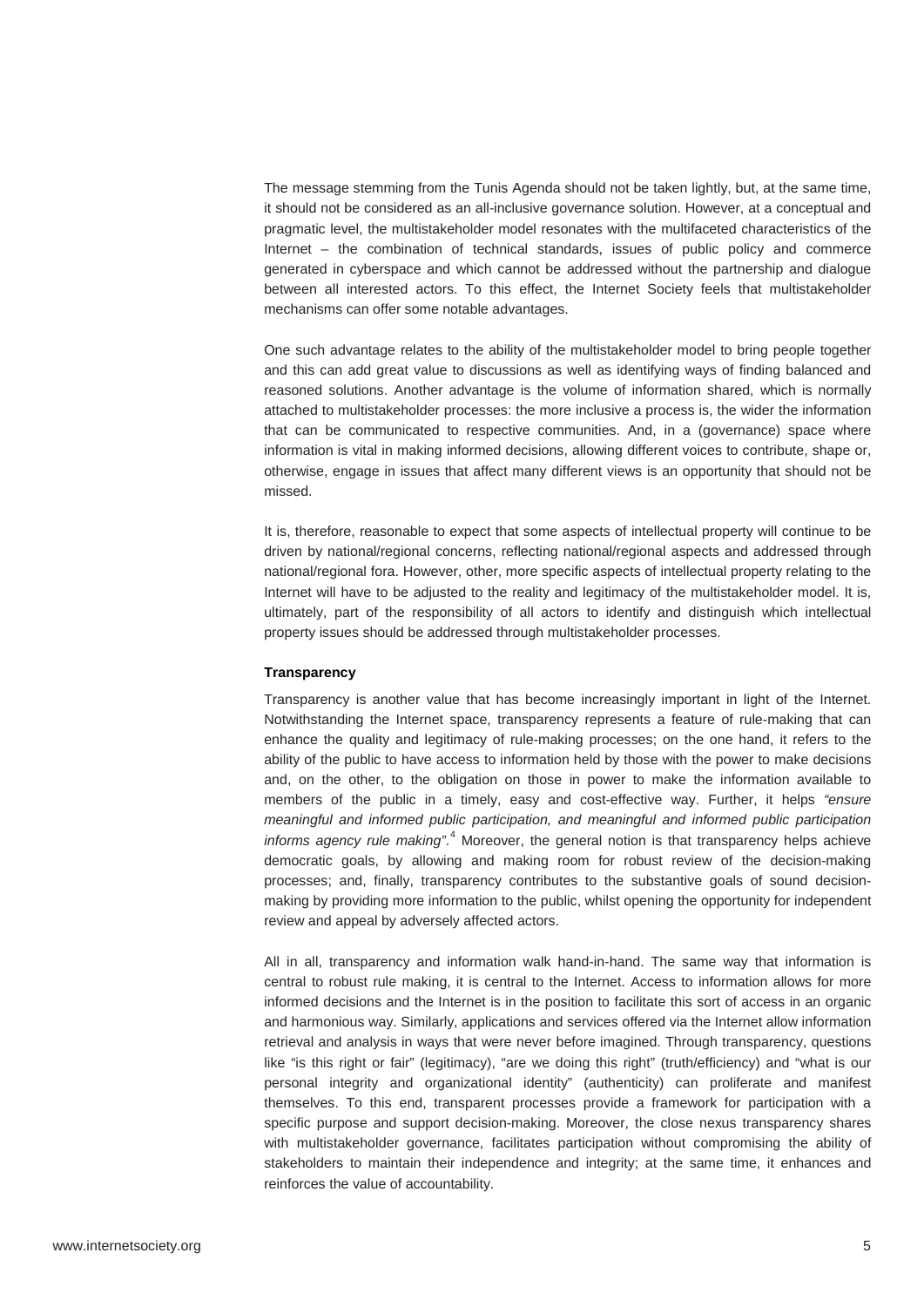In the context of intellectual property policy and law-making, transparency has become a pivotal issue, at least in relation to the way international intellectual property agreements are being negotiated. With the Internet encouraging the exchange of information, users are questioning any policy direction that is premised on secrecy, lack of information and/or behind-closed-doors negotiations. This became particularly evident in the array of discussions concerning the Anti-Counterfeiting Trade Agreement (ACTA) as well as the proposed Stop Online Piracy Act (SOPA) and the Protect IP Act (PIPA).

For the Internet Society, the need for transparent and open processes is critical. In this regard, at the time the ACTA agreement was negotiated, the Internet Society stated:

*"We are disappointed that the ACTA participants only released two versions of the agreement under negotiation throughout the eleventh formal rounds of negotiations – one after the eight round and one after the final round. We are also disappointed that the ACTA participants did not adopt a truly open, transparent and inclusive multistakeholder approach to the development of the substance of the proposed agreement at least with respect to those terms which pertain to the Internet".* 

In a similar vein, in a statement concerning the Trans-Pacific Partnership Agreement (TPP), cosigned by the Electronic Frontier Foundation (EFF) InternetNZ, Knowledge Ecology International (KEI), Open Media, Global Voices Advocacy and the International Federation of Library Associations and Institutions (IFLA), the Internet Society noted:

*"[…], the TPP has followed a procedural path that, in our view, has not been sufficiently inclusive and transparent. The process of negotiations has hitherto*  followed the traditional route of involving only governments and governmental *representatives. We understand this approach to the extent that, historically, trade related agreements have always been conducted under a similar, behind-closeddoors process. But, this is not a typical trade agreement; it involves issues that also*  extend to the Internet and its platforms and, this raises valid questions regarding *process. […] It is only through an inclusive process that all interested parties can effectively engage and provide input on issues that will, ultimately, have an impact on the way users experience the Internet and its services".*

Quintessentially, all processes relating to, and affecting, the Internet should be conducted through clear and transparent processes. This is also reflected in the principles articulated in the Geneva Declaration of Principles, which afforded formal recognition to the idea of the multistakeholder governance model in the Internet. Under "the Geneva Principles,

*"The international management of the Internet should be multilateral, transparent*  and democratic, with the full involvement of governments, the private sector, civil *society and international organizations".* [5](#page-13-4)

Finally, the importance of transparency is also reflected in the "Open Government Declaration" <sup>[6](#page-13-5)</sup>, signed by 60 governments, which states:

"*We acknowledge that people all around the world are demanding more openness in government. They are calling for greater civic participation in public affairs, and seeking ways to make their governments more transparent, responsive, accountable, and effective.*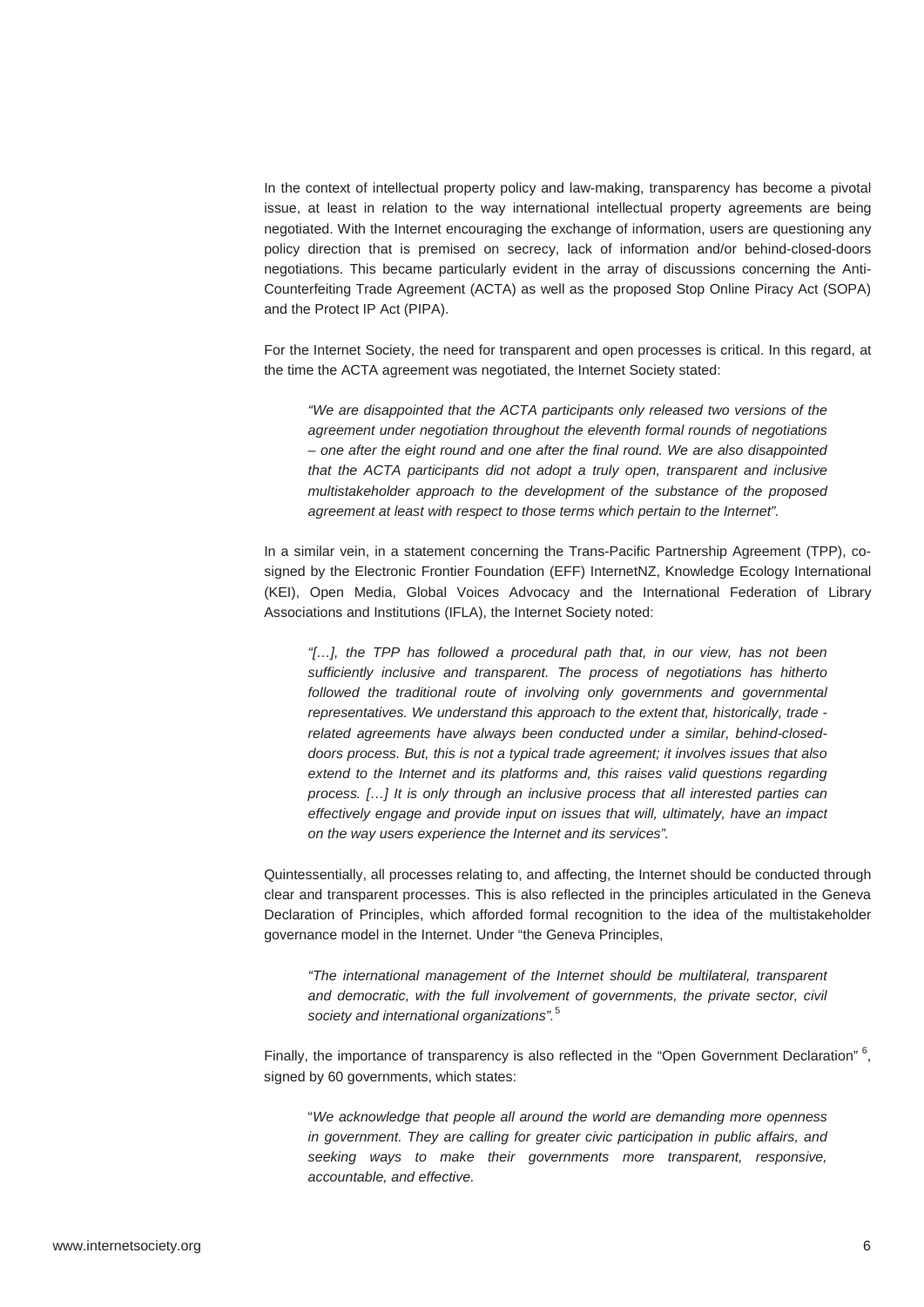We recognize that countries are at different stages in their efforts to promote *openness in government, and that each of us pursues an approach consistent with our national priorities and circumstances and the aspirations of our citizens.*

*We accept responsibility for seizing this moment to strengthen our commitments to promote transparency, fight corruption, empower citizens, and harness the power of new technologies to make government more effective and accountable."*

## **Intellectual Property and the Rule of Law**

Intellectual property, just as any other facet of law, is premised upon the fundamental notion of the rule of law. This entails a system of governance that is based on non-arbitrary rules and linked to notions of justice; it incorporates ideals of accountability and fairness, relating to the protection and vindication of rights.

Today, the concept of the rule of law is so fundamentally relevant that it is reflected in the Universal Declaration of Human Rights, which recognizes that:

*"[…] it is essential, if man is not to be compelled to have recourse, as a last resort, to rebellion against tyranny and oppression, that human rights should be protected by the rule of law […]".* 

Moreover, the concept is also embedded in the Charter of the United Nations, and has been defined as:

*"a principle of governance in which all persons, institutions, entities, public and private, including the State itself, are accountable to laws that are publicly promulgated, equally enforced and independently adjudicated, and which are consistent with international human rights norms and standards. It requires, as well, measures to ensure adherence to the principles of supremacy of law, equality*  before the law, accountability to the law, fairness in the application of the law, *separation of powers, participation in decision-making, legal certainty, avoidance of arbitrariness and procedural and legal transparency". [7](#page-13-6)*

The rule of law, therefore, should not be perceived entirely as an abstract concept with arbitrary connotations; rather, it should be seen as a legal maxim that incorporates principles of due process, equality of rights, fairness, transparency and legal certainty. These are fundamental values that should pervade all policies and laws irrespective of whether they pertain to the Internet or not. It is crucial, therefore, as we consider ways to address issues of copyright and trademarks on the Internet, to use the rule of law as a foundational benchmark. The rule of law can provide the justifications, legitimize processes and, generally, create balanced frameworks of principles and rules.

However, some legislative attempts on the intellectual property front have, arguably, taken an approach which appears to be incompatible with the rule of law, putting into question due process requirements, promoting an unbalanced set of rights, and were characterized by non-transparent processes as well as their failure to provide equally enforceable safeguards to all interested parties. More specifically, ACTA raised significant and valid procedural and substantive questions relating to the rule of law (transparency, lack of balance of rights, lack of accountable processes, etc.), whilst the ongoing negotiations of the TPP have been following a similar path. Likewise, in the US, SOPA and PIPA generated heated discussions especially in relation to their enforcement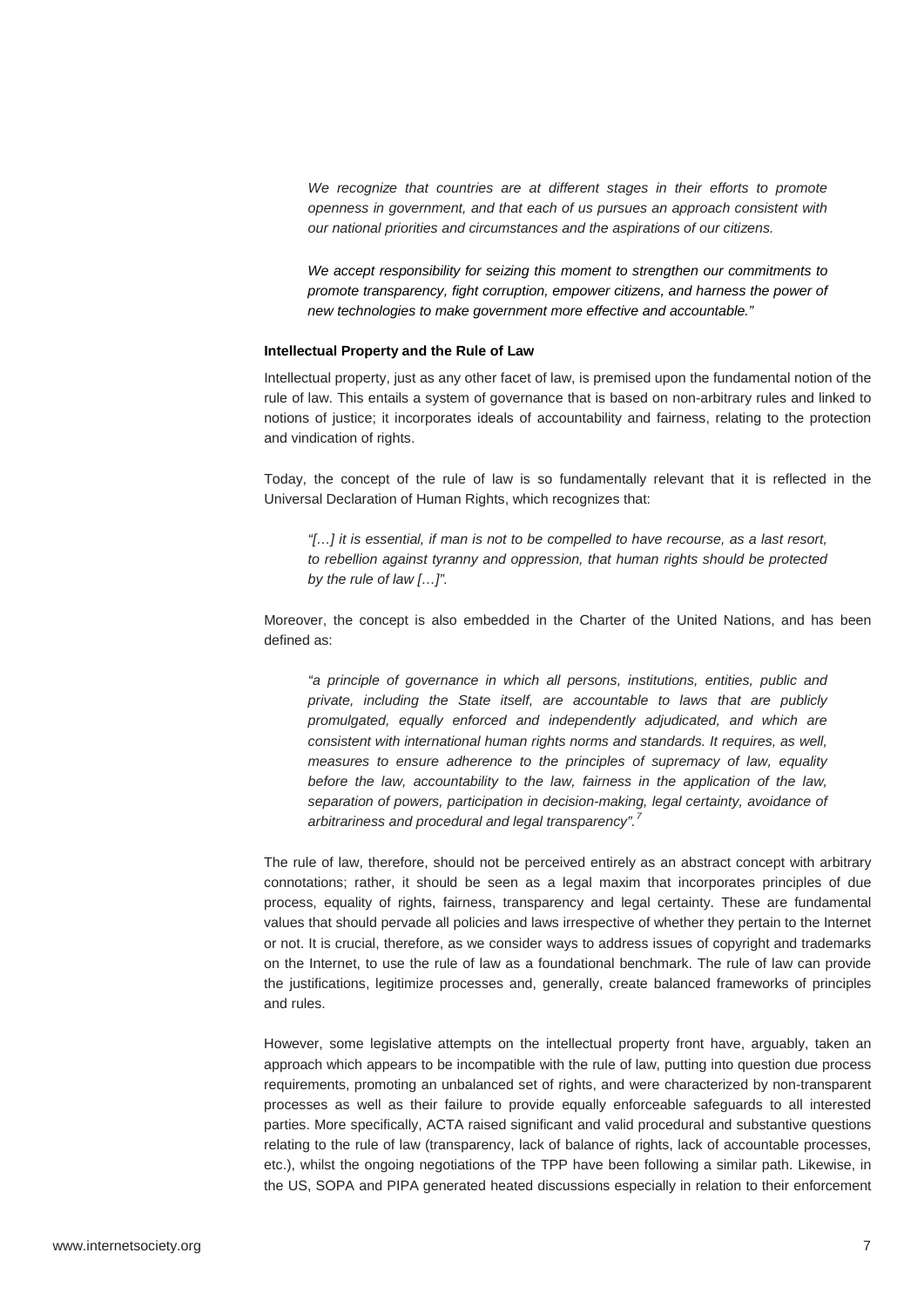provisions<sup>[8](#page-13-7)</sup>, which appeared to undermine the role of the courts, and systematically sought to exercise extralegal pressure with an end that goes beyond that of intellectual property law.<sup>[9](#page-13-8)</sup> We can see a similar, rigorous enforcement-focused shift proliferating in Latin America, which, traditionally, it was considered as a region with one of the most balanced copyright policies in the world.<sup>[10](#page-13-9)</sup> Finally, we can also observe a consistent pattern in the Asia-Pacific region, where countries like Japan<sup>[11](#page-13-10)</sup> and New Zealand<sup>[12](#page-13-11)</sup> have been active in updating or implementing new copyright enforcement measures.

Ultimately, these policy attempts could be challenged on the basis of scope and proportionality. In this context, concerns were raised by Frank La Rue, Special Rapporteur on the promotion and protection of the right to freedom of opinion and expression, who stated in his report to the United Nations General Assembly:

"*The Special Rapporteur is deeply concerned by discussions regarding a centralized "on/off" control over Internet traffic. In addition, he is alarmed by proposals to disconnect users from Internet access if they violate intellectual property rights. This also includes legislation based on the concept of "graduated response", which imposes a series of penalties on copyright infringers that could lead to suspension of Internet service, such as the so-called "three-strikes law" in France and the Digital Economy Act 2010 of the United Kingdom." [13](#page-13-12)*

All this is significant when bearing in mind that intellectual property is an all-inclusive framework for creators, innovators and entrepreneurs at all levels; it traditionally reflects principles of fair use and fair dealing, associated with the respect for and the protection of human rights and fundamental principles; it, quintessentially, exists to provide incentives and promote progress. To this end, the rule of law should underpin all discussions and policy decisions concerning intellectual property rights and their protection. For the Internet Society, creating and enforcing intellectual property laws that are proportional and compatible with the rule of law is key for moving forward and for addressing issues of infringement.

## **Self-regulation and voluntary schemes for copyright enforcement**

The Internet Society is observing with interest the increasing volume and range of self-regulatory initiatives that seek to address and curb infringing activity online. We are, generally, in favor of industry-based initiates to address online issues, including those related to intellectual property, provided there is judicial and regulatory oversight and due process. As self-regulation refers to initiatives produced and enforced by independent bodies, private appropriately qualified entities could prove beneficial in overseeing market participants' actions through different processes such as standard setting, certification, monitoring, brand approval, warranties, product evaluation and dispute resolution.

For self-regulatory mechanisms to be successful they should include standards for valid consent – the ability of both parties to enter and conclude contractual agreements on an equal footing, based on good faith and with a comprehensive understanding of their respective rights and responsibilities. Overall, but also more specifically, in cases where consent is not present or cannot be obtained, public legal institutions are required to specify the criteria that entitle private regulatory regimes to acquiescence and immunity. But, ultimately, it is important to understand that all initiatives based on self-regulation are expected to operate under minimum standards of justice and fairness. Rules, consequential to private regulatory efforts, should provide for a paradigm that promotes equal opportunities and a balanced set of rights.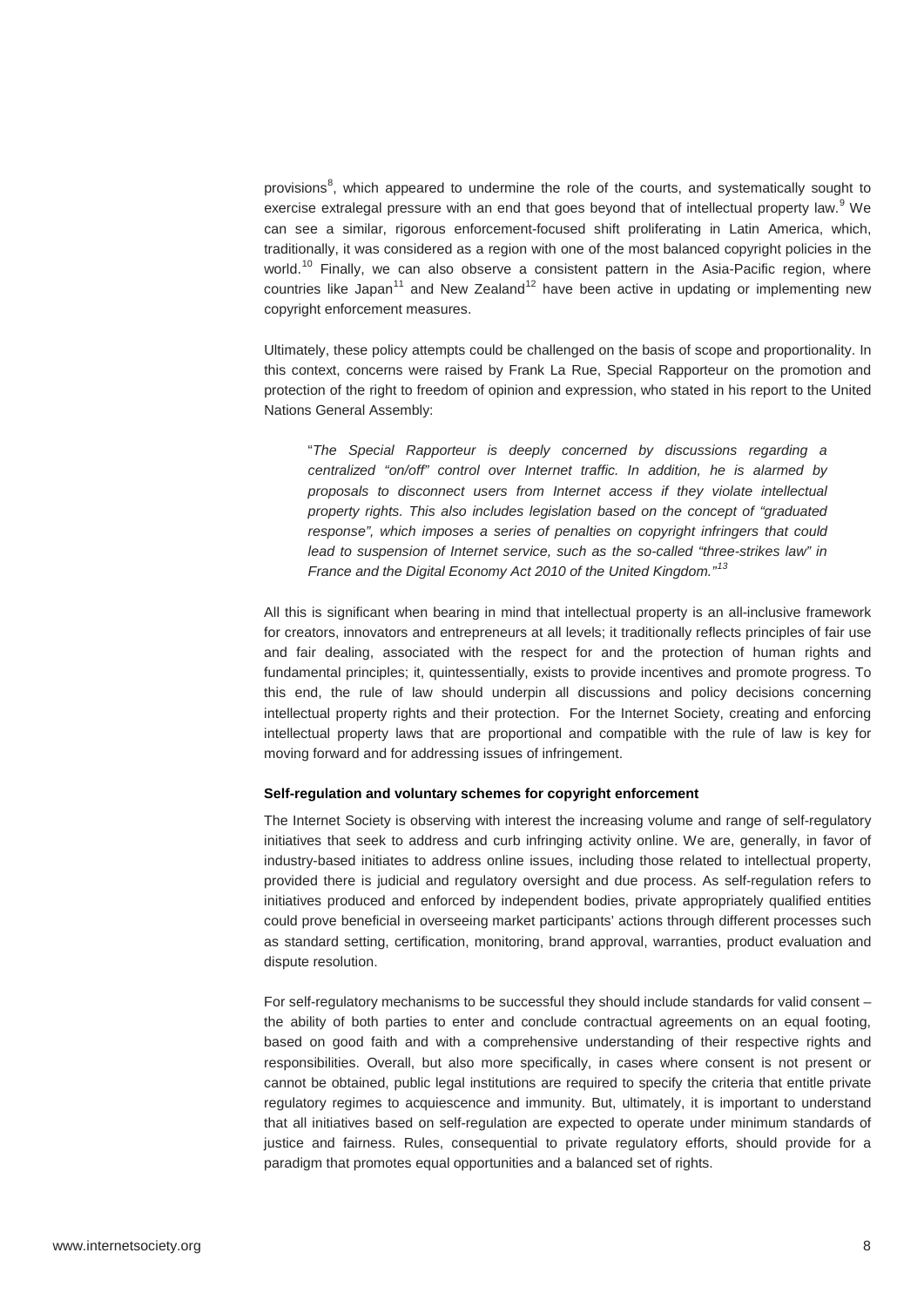With this in mind, private regulation offers some notable advantages in ensuring that the fundamental values, which normally are at stake in the construction of cyberspace, can be protected by allowing interested parties to participate in the formation of rules and principles that are not subject to the cumbersome nature of traditional law making. As professor of law David Post accurately put it:

*"We don't need a plan but a multitude of plans from among which individuals can choose, and the market […] is most likely to bring that plenitude to us". [14](#page-13-13)*

However, industry regulation also has some significant disadvantages, mainly relating to the legitimacy of the authorities created under self-regulatory models to deal with issues emanating from cyberspace. A valid concern relates to the ability of such authorities to create policy and enforce rules that traditionally fall within the ambit of the democratic State*. [15](#page-13-14)*

Given this understanding, one of the most worrying aspects of private regulation is, arguably, that many of its advantages are based on false premises and loose criteria. Amongst other things, private regulation may easily fail to protect democratic values; it can neglect basic standards of justice; it is often less accountable compared to traditional governmental rule making; and, because of the Internet, it is increasingly and mostly imposed through computer code, which by nature circumvents legal and political institutions that ideally ensure just and democratic values. On this basis, a concern of private regulation relates to issues of accountability  $-$  or its lack thereof - and to the fact that no mechanism – be it governmental or self-regulatory – should be allowed to circumvent the obligations of due process and equal protection through the creation of formal private intermediaries for policy making.<sup>[16](#page-13-15)</sup>

The Internet Society is of the opinion that it is the use of certain tools that will ultimately determine the efficacy, future and overall success of self-regulatory intellectual property regimes. The availability of an easy to use appeals process through traditional adjudication or alternative dispute resolution (ADR) paradigms should be an unyielding feature as it can provide the basic internal and external checking mechanisms that allow a self-regulatory mechanism to evolve into a reliable system of equitable norms and rules. Moreover, and because such self-regulatory copyright enforcement mechanisms highly depend on the collection of users' data, it is essential they are equipped with systems that are both technically and legally artful so that users' privacy is respected. For this reason, transparency has again a unique role to play. Users should be, generally, aware of how or where their data will be used and for what purpose.

Given all this, the Internet Society believes that industry-based initiatives focusing on the enforcement of intellectual property rights should be subjected to periodic independent reviews as related to their efficiency and adherence to due process and the rule of law. Moreover, and in order to ensure that such systems do not lack the necessary and essential democratic safeguards, it is further crucial that such mechanisms operate under strict, transparent rules and are created through robust, open and inclusive processes.

## **Internet Architecture and Intellectual Property**

The Internet Society has consistently and strongly advocated that legal frameworks should support the open and unrestricted development of Internet technologies. Technology can be used for beneficial and, sometimes, unforeseen and surprising purposes. That is the essence of innovation in the Internet environment.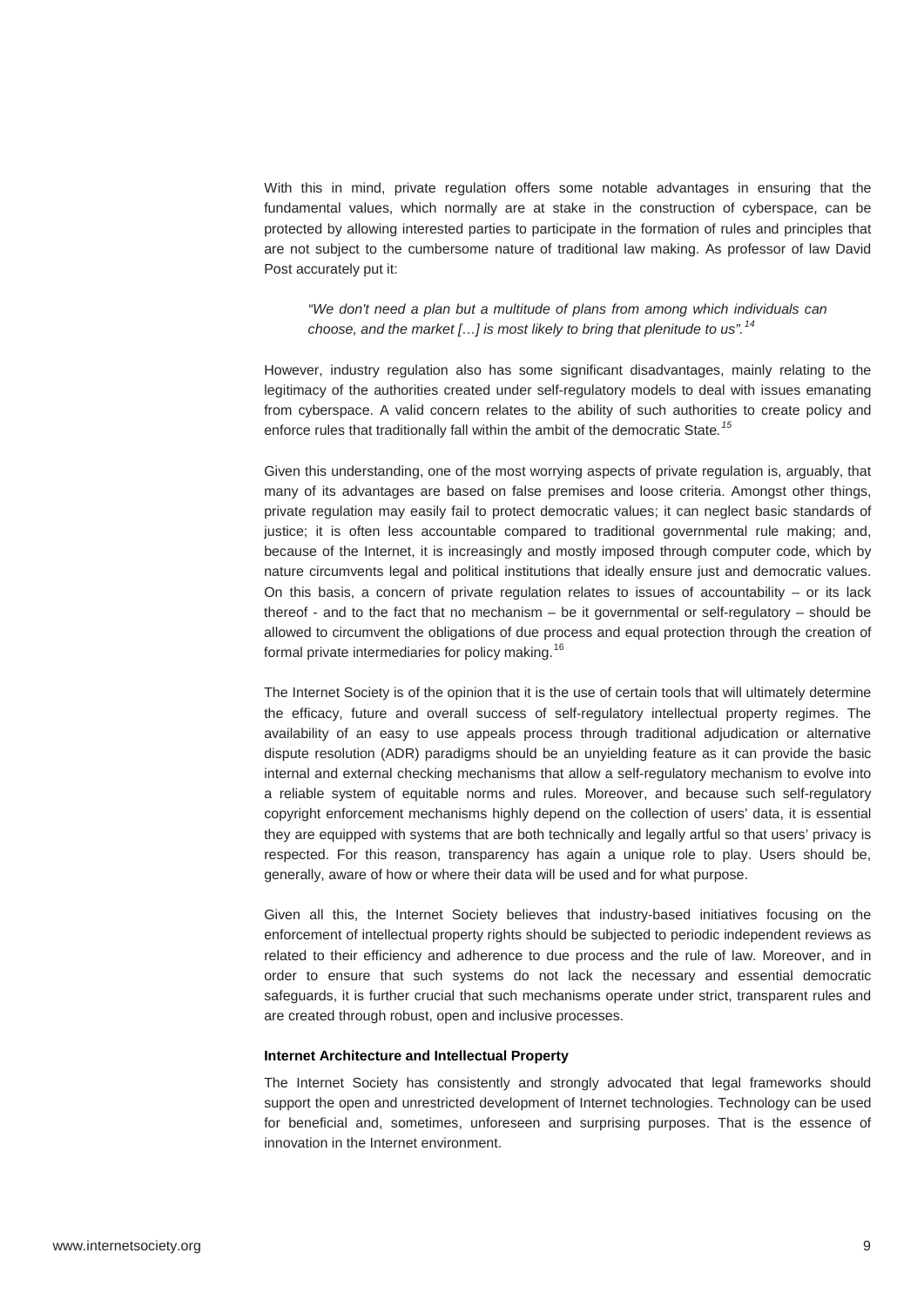The Internet Society acknowledges that one great challenge in the current online environment relates to the shape law making should take. With social, commercial and governmental activities increasingly moving and depending on the Internet, law making and policy design need to adapt to a new paradigm –one that respects and takes into account technology, network standards and architecture yet, at the same time, remains technology neutral. In this climate, one of the main challenges (and something that became apparent during the discussions of SOPA and PIPA) is that articulating laws on the basis of today's technologies can constrain or limit their true potential, can provide only a snapshot of their current reality and, can prevent their evolution in ways that law makers may neither appreciate nor foresee. In this regard, accurate analysis<sup>[17](#page-13-16)</sup> exists as to how seeking to answer policy considerations through technological solutions can fail to achieve the desired goals or offer viable and sustainable solutions.

More specifically, the Internet Society has taken the position that laws, policies and regulations should consider  $-$  to the extent possible  $-$  the unique nature of Internet technologies when seeking to address legal issues. The various techniques employed through proposals like SOPA and PIPA, for instance, which required the disruption of DNS infrastructure, whether by filtering results or through domain name seizures, have been seen as having serious deficiencies. These techniques do not solve the problem, interfere with cross-border data flows and services, and undermine the Internet as a single, unified, global communications network. At the same time, DNS filtering and seizure raise significant human rights and freedom of expression concerns, and often curtail international principles of the rule of law and due process. The negative impact of DNS filtering far outweighs the short-term legal and business benefits.

In reality, it is ambitious to expect those engaged in traditional law making to think in terms of technology and it is restrictive to shape policy on any specific technology. What we need to avoid is the situation where technology becomes a proxy for bad policy choices regarding the scope of protection of intellectual property rights in the Internet. This is an additional reason behind the need for multistakeholder processes in this space – it is through the exchange of knowledge and the transfer of ideas that we may prevent laws that can jeopardize the way users experience the Internet and the way developers contribute to its future design.

The Internet Society recognizes that policy makers have an important obligation to address issues like online cybercrime and illegal online content. We encourage technical and policy multistakeholder collaboration to identify solutions based on international cooperation that do not harm the global DNS infrastructure or the overall stability and interoperability of the Internet.

## **The Value of "Open"**

It can be argued that innovation is synonymous with the ability of an individual to express, explore, challenge and contribute through the introduction of newly developed ideas and its definition is accurately captured by the economist Joseph Schumpeter, who considered it as:

*"the introduction of new goods […], new methods of production […], the opening of new markets […], the conquest of new sources of supply […], and the carrying out of a new organization of any industry".* 

Following a similar logic, Professor Barbara van Schewick has argued<sup>[18](#page-13-17)</sup> that the Internet's growth should be attributed to innovation, further asserting that the tidal wave of innovation the Internet experiences is not accidental but consequential to the Internet's design and architecture. Consequently, what makes the Internet a driver of innovation and a successful medium is its association with the notion of 'openness'.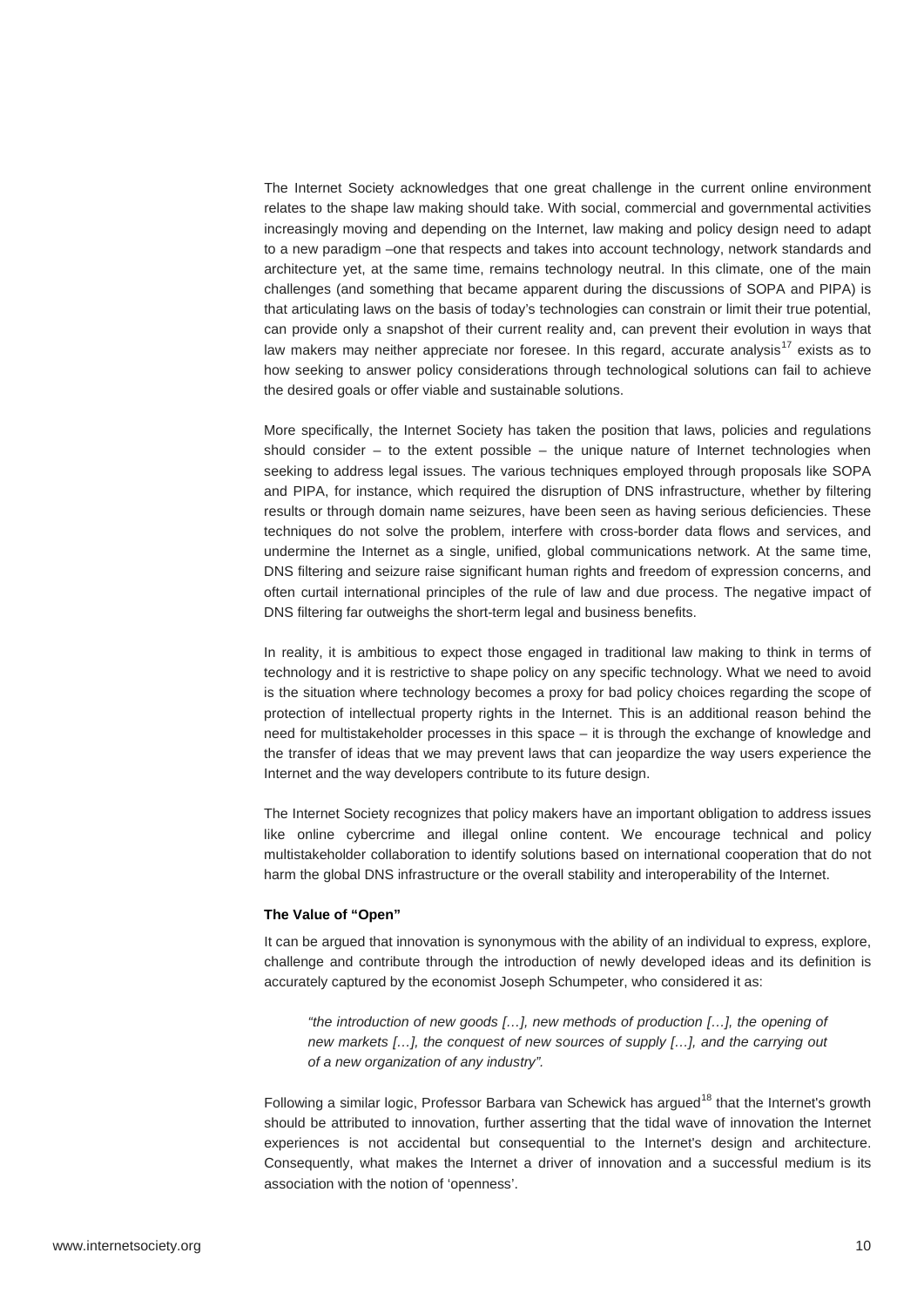The Internet, a loosely organized international collaboration of autonomous, interconnected networks supports host-to-host communication through voluntary adherence to open protocols and procedures defined by Internet Standards. This is reflected in the 2026 Request for Comments (RFC), which (alongside other RFCs) constitutes the main source for the standards community in describing methods, behaviors, research or innovations related to the operation of the Internet. The importance of standards in the Internet ecosystem is such that there are also many isolated interconnected networks, which are not connected to the global Internet, but use the Internet standards.

In August 2012, five key organizations involved in maintaining and developing Internet standards – the Institute of Electrical and Electronics Engineers (IEEE), the Internet Engineering Task Force (IETF), the Internet Architecture Board (IAB), the Internet Society and the World Wide Web Consortium (W3C) – signed an affirmation of a set of principles capturing key aspects of the Internet development model. The Modern Paradigm for Standards Development is shaped by adherence to the following principles:

- cooperation
- adherence to principles, including due process, broad consensus, transparency, balance and openness.
- collective empowerment
- availability
- voluntary adoption

The Modern Paradigm recognizes that the economics of global markets, fueled by technological advancements, drive global deployment of standards regardless of their formal status. In this paradigm, standards support interoperability, foster global competition, are developed through an open participatory process, and are voluntarily adopted globally. These voluntary standards serve as building blocks for products and services targeted at meeting the needs of the market and consumer, thereby driving innovation. Innovation in turn contributes to the creation of new markets and the growth and expansion of existing ones.

Open standards, however, should not be confused with anarchy. The Internet operates under rules – the standards that have given birth to and supported its constant evolution. This understanding is clearly reflected in RFC 1, which explains that RFCs were designed to assist people in coordinating activity on the Internet:

*"After all, everyone understood there was a practical value in choosing to do the same task in the same way. For example, if we wanted to move a file from one machine to another, and if you were to design the process one way, and I was to design it another, then anyone who wanted to talk to both of us would have to deploy two distinct ways of doing the same thing".* 

Given, therefore, the unique role of open standards in promoting innovative and creative ideas, the ability to innovate should remain detached and not be restricted by cumbersome legal frameworks.

Comparably, when we talk about innovation without permission, we should not consider innovation that does not obey to any rules. Clayton Christensen, for instance, has argued that innovation could largely raise the probabilities of success if it complies to four rules: 1) taking root in disruption, (2) the necessary scope to succeed, (3) leveraging the right capabilities and (4)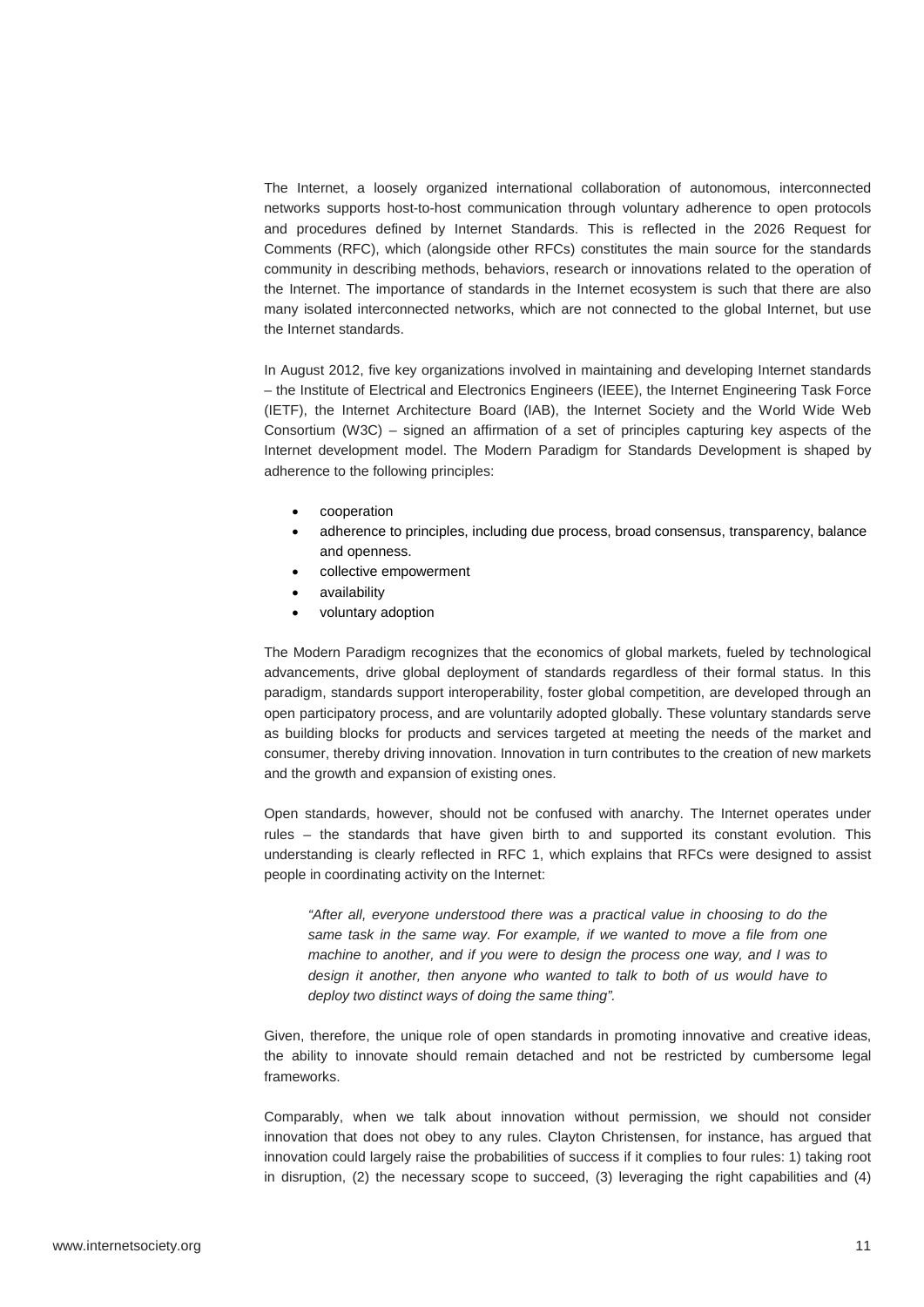disrupting competitors, not customers.<sup>[19](#page-13-18)</sup> So, when the supporters of the open Internet talk about innovation without permission they refer to the ability of those who want to market new technologies to do so without having to further justify them according to existing business or other related standards. For example, the US Supreme Court has taken a similar view in *Sony v. Universal Studios, Inc.,[20](#page-13-19)* where it asserted that new technology innovators do not "*carry the burden of persuasion that a new exception to the broad rights enacted by Congress should be established*". We can, therefore, surmise that it is primarily the open architecture of the Internet that encourages innovation – we can call it "open innovation".<sup>[21](#page-13-20)</sup>

On the other hand, intellectual property rights (similar to other property rights) constitute exclusive rights, which are often at odds with the rationale of open standards whereby open processes allow for new entrants to drive new ideas. Exclusionary or closed approaches are fundamentally incompatible with the openness of the Internet and the open standards that support it.

Despite this, the Internet Society believes that open standards, innovation and intellectual property can complement each other. In this context, traditional knowledge and copyright can serve as good examples.

There is an apparent and clear need to create incentives to enhance the role of traditional knowledge systems. At a conference organized by the World Intellectual Property Organization (WIPO), it was stated that "*indigenous knowledge and/or traditional knowledge of many local and indigenous communities in the world are declining"* and, to this effect, there is *"a need for the*  immediate development of incentives for the protection and promotion of traditional knowledge".<sup>[22](#page-13-21)</sup> The Internet can help address this problem. With much local content becoming increasingly unexploited, the Internet, by encouraging innovation and creativity based on its open standards, can act as the kernel where such local content can be hosted, stored or disseminated to the entire world.

Copyright can take a similar advantage of the Internet's openness. New business models can encourage the broader dissemination and distribution of intellectual protected material, can complement existing ones and can create new or enhance existing partnerships based on multiparticipatory models. For this to occur, however, it requires effective use of intellectual property tools and practices that can help minimize the risks for interested participants and play a major role in enhancing competitiveness of technology-based ideas. It further requires balanced intellectual property frameworks that are able to respect the limitations instructed by the rule of law, operate under substantial due process requirements and encourage non-commercial use.

But, when we talk about a balanced intellectual property framework, we should, additionally, bear in mind a structure that, amongst others, fosters competitive markets and enables new actors to enter. Although intellectual property rights constitute essentially a government grant of a costly private monopoly over ideas, this monopoly is not meant to encourage restrictive structures. Standing alone, intellectual property rights may be able to exclude others, but they should not be used to forestall the introduction of innovative ideas or new business models.

With this in mind, it is important that, in the context of intellectual property, monopoly is measured both in terms of the cost of entry and in terms of ideas. As Tim Wu put it:

*"In an information industry, the cost of monopoly must not be measured in dollars alone, but also in its effect on the economy of ideas and images, the restraint of which can ultimately amount to censorship". [23](#page-13-22)*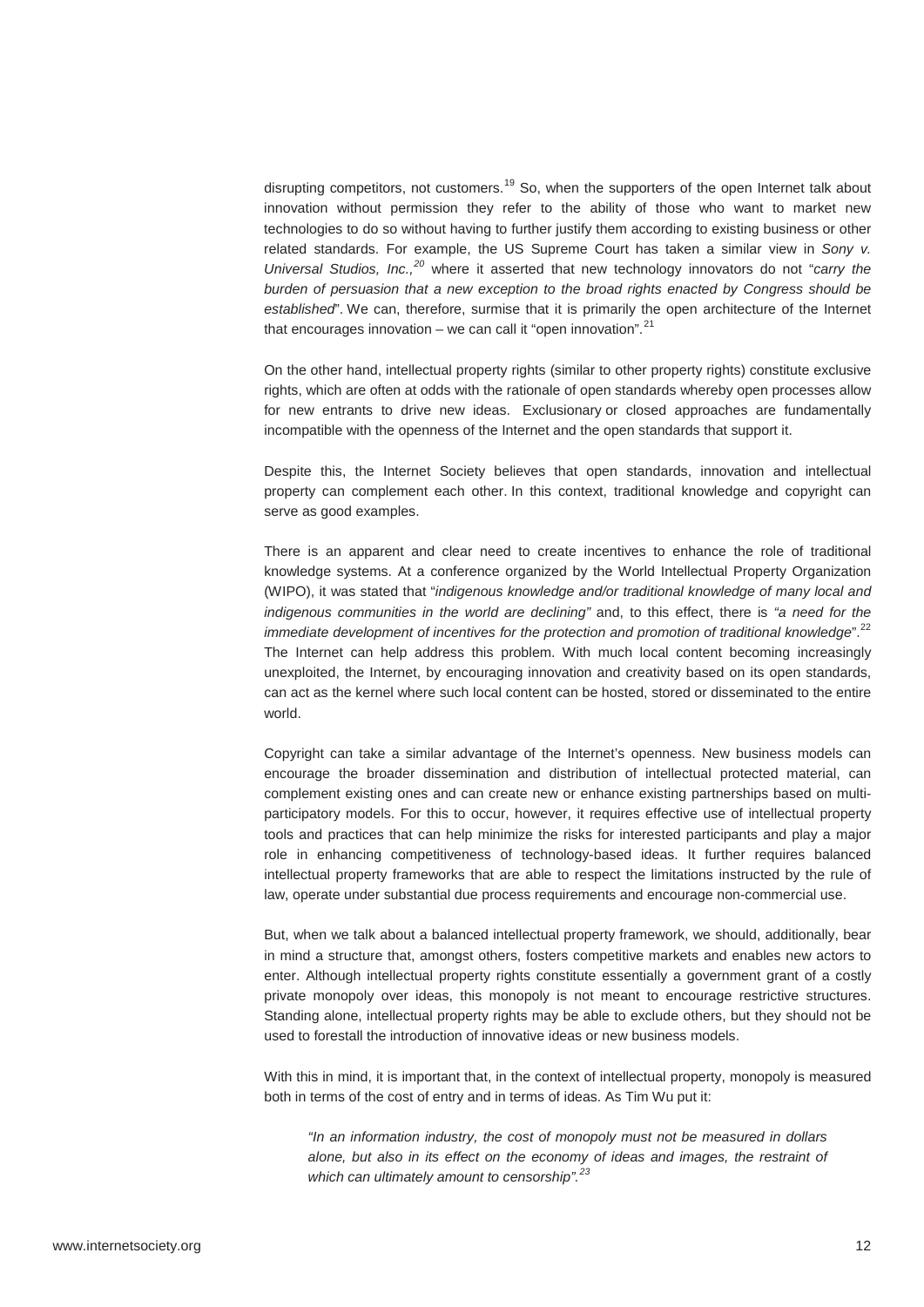## **Conclusion**

In January 2013, the newspaper "Economist' published an editorial on innovation, stating amongst others: *"[…] many regulations designed to help innovation are not working well. The West's intellectual-property system, for instance, is a mess […]*". For some this is a sweeping statement. But, ultimately, what we should all take from such assertions is the need for intellectual property discussions, especially those potentially impacting Internet technologies and platforms, to promote innovation, user choice and encourage creativity.

The Internet Society hopes that discussions concerning the relationship between the Internet and intellectual property will carry on addressing the multitude of issues currently at stake. However, we do also hope that multistakeholder participation, transparency, the rule of law and respect of the Internet's architecture and design will become norms in such discussions. The Internet Society will continue to advocate for open, multi-participatory and transparent discussions and will be working with all stakeholders in advancing these minimum standards in all intellectual property fora.